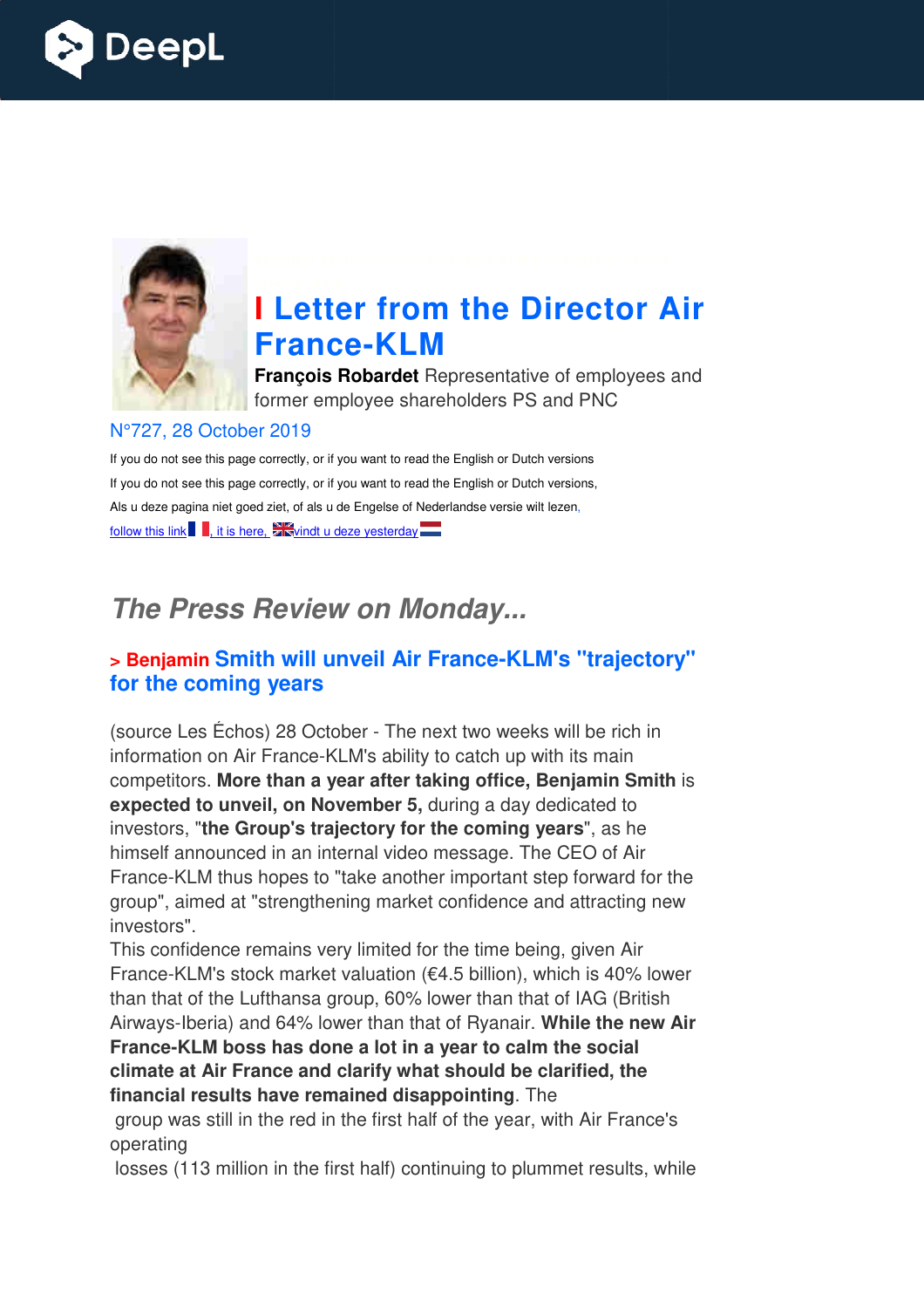KLM's profits (202 million) were almost halved. And according to analysts' forecasts, the third quarter results, which will be released on October 31, are also expected to be disappointing. The financial situation of Air France, as well as that of its regional subsidiary Hop, which is still heavily loss-making, may even require recapitalization. To reduce structural costs and improve the group's operations and profitability, **Benjamin Smith,** like his predecessors**, is relying on simplifying procedures, the fleet and the brand portfolio. The** Air France-KLM CEO also announced his intention to move **Air France and KLM's offer upmarket,** and to **accelerate the development of Transavia's low-cost offer**. And this while respecting the identity of each of the group's brands, in order not to rob anyone.

But here again, the **intentions are slow to materialize. Starting with the acceleration of Transavia's development**. While the agreement reached with Air France's main pilot union has made it possible to remove the limit of 40 aircraft at Transavia France, no target has yet been set. And for the time being, Transavia's seat offer will be slightly lower this winter and should not take off next summer either, due to a lack of additional aircraft and pilots.

**The restructuring of the fleet**, which began with the announcement of the distribution of A350 and B 787 orders between Air France and KLM, the upcoming exit of the A380s and the A220 order for the medium-haul, **also leaves several questions unanswered**. Which long-haul aircraft will replace Air France's A380s? And are the A220s also intended to replace the A320 and A321?

In addition, the **desire to upgrade Air France's offer also raises doubts**. The introduction on Air France long-haul flights of a new, unified and improved service in business class, which leads to a change in crew composition, has yet to obtain the green light from a majority of unions representing flight attendants. (...)

 After that, it will be the passengers' turn to decide. However, improving service in business class (...) will not make the business of the greatest number of people. It will result in a reduction in service in economy and premium economy class, with (...) the abolition of the aperitif phase. Passengers in "eco" class will still be entitled to a glass of champagne, an Air France specialty, but they will have to be satisfied with a reduced service in the distribution of meal trays.

*My comment: Air France-KLM's third quarter results will be published on 31 October. A few days later, on 5 November, the "Investors' Day" will take place during which the Chief Executive Officer of Air France-KLM plans to unveil the Group's trajectory for the coming years.*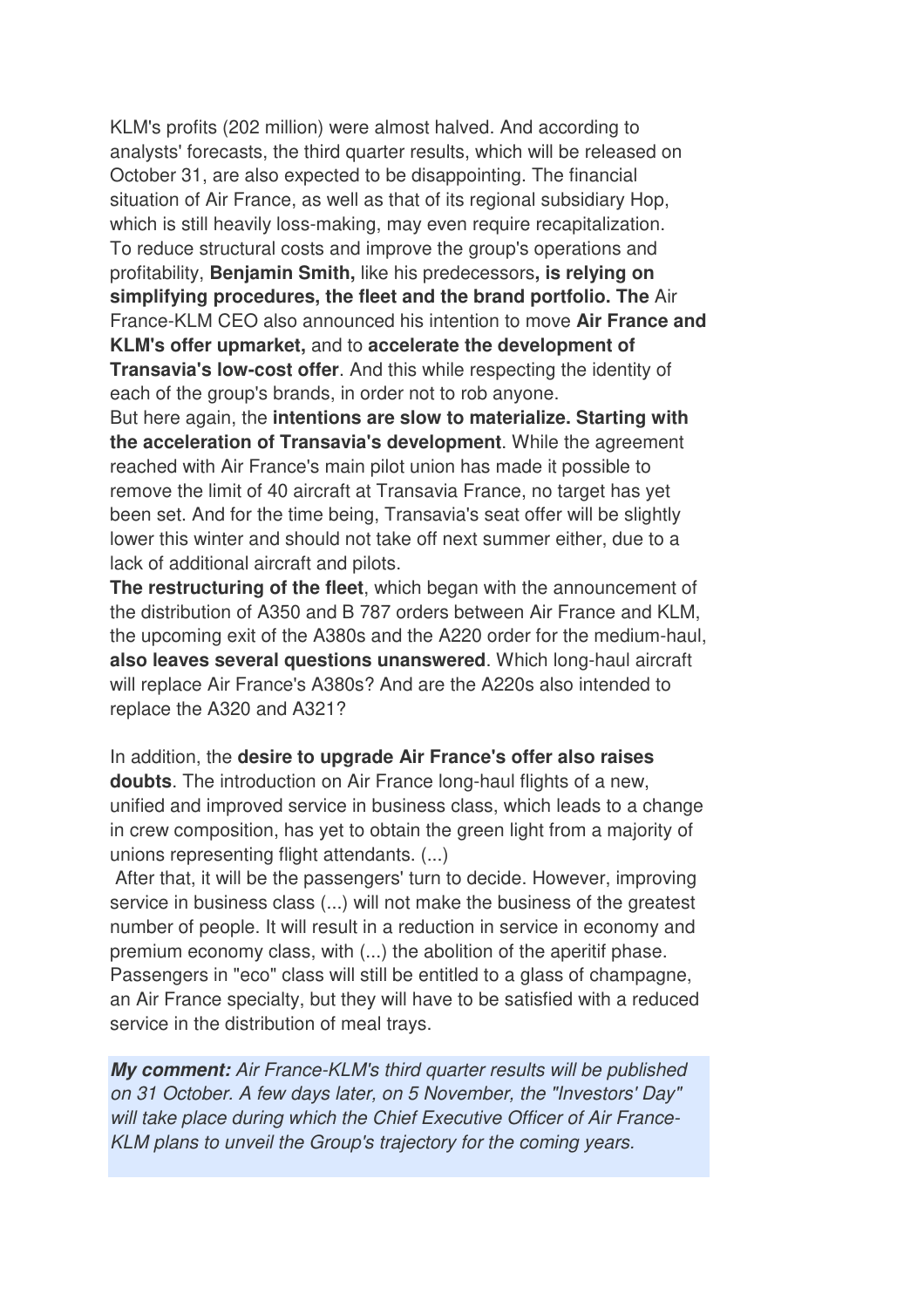*The most anticipated event is the one on November 5: . by the Group's employees who expect more than just an nth attrition plan (Transform 2015 or Perform 2020 style), synonymous with thousands of job cuts..* 

*. by investors who expect measures to improve the competitiveness of the Air France-KLM group.*

#### **> Air France-KLM: +2.5% increase in its winter offer**

(source CercleFinance) 24 October - **Air France-KLM announces a +2.5% increase in its offer for the 2019-2020 winter season** (27 October 2019 to 28 March 2020) compared to the previous winter season.

The company will propose 32 new routes. **Growth was as follows: +4% for long-haul network passenger business, -2% for mediumhaul and short-haul network passenger business and -1.9% for Transavia business.** 

 On its long-haul network, the Air France-KLM Group's offer increased by +4%, particularly to the Americas and Asia with Air France and to India with KLM. The Group is proposing five new routes and several frequency increases compared to the previous winter season.

*My comment: The winter season is the most difficult for European airlines. Generally offering fewer flights than during the summer season, they take the opportunity to carry out major maintenance operations on their aircraft.* 

*Some even choose not to fly their planes. This is the case with Ryanair, which every winter grounded several dozen of its B737s. Last winter, Transavia France leased eight of its B737s to Air Transat.*

#### **> Skywise: back on the alliance between Airbus and Delta for cross-fleet predictive maintenance solutions**

(source Le Journal de l'Aviation) October 24 - This was one of the highlights of the MRO Europe show last week in London. **Airbus and the American company Delta Airlines have revealed that they have formed a digital alliance to jointly develop new predictive maintenance services based on Airbus' Skywise platform**. Importantly, these new services will be "cross-fleet", i.e. **they will also cover aircraft types that are not part of the European aircraft manufacturer's catalogue, and** therefore in particular Boeing aircraft. The benefits of this new partnership, called "Predictive maintenance services powered by Skywise", will be offered to third party airlines from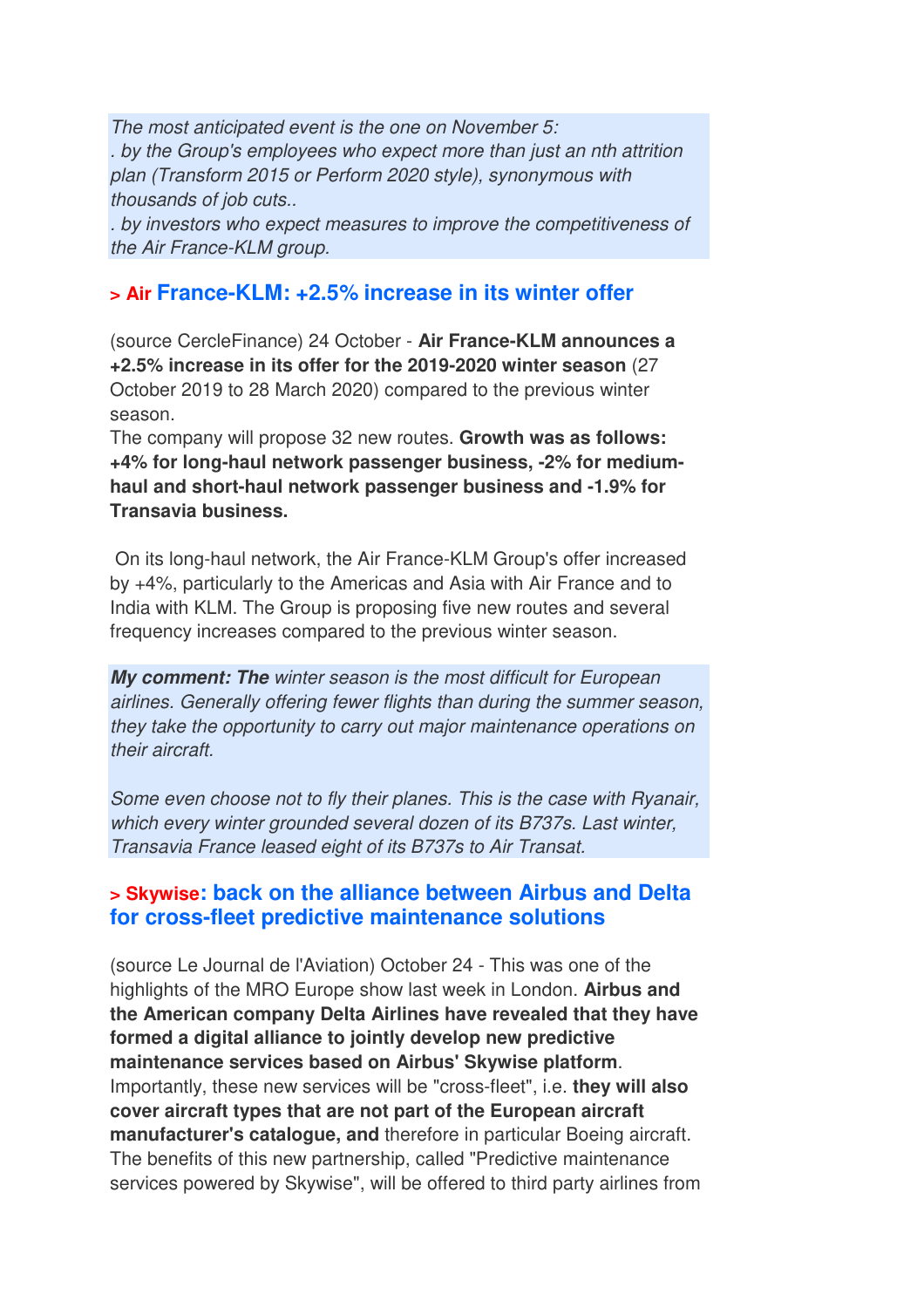next year.

(...) Airbus Services is thus contributing its digital platform Skywise (hosting and data integration, algorithms, application building blocks such as Skywise Reliability Services, Skywise Health Monotoring...). Delta brings its extensive operational knowledge as an airline, but also its knowledge of MRO (Delta TechOps) services, **both for aircraft and their engines and systems**.

(...) But the engine and systems component of this alliance could also have significant benefits for all the services offered by the aircraft manufacturer. "Engines and systems are a natural extension for the digital part, but it is also true for the physical part of services. We invest a lot in FHS services and **our ambition is clearly to become a onestop shop, with integrated services for the entire aircraft**, nose-totail, and therefore for components, engines and airframe. "We want to commit to airlines on a defined and as low a maintenance cost as possible. "» (...)

*My comment: Delta Airlines chose Airbus' Skywise predictive maintenance platform.* 

*This is not the case for the Air France-KLM Group. To best satisfy its many customers, our Group has chosen to use artificial intelligence to develop its own predictive maintenance tool, Prognos.*

## **> Threat to Air France: EasyJet deploys its connecting system in Orly**

(source La Tribune) 25 October - After London-Gatwick, Milan Malpensa and Berlin-Tegel, **easyJet will launch its "Worldwide by EasyJet" connection system at Orly airport in the next few days.** This system makes it possible to connect the European network of the low-cost airline to long-haul flights of other airlines, and thus to offer long-haul end-to-end flights, whereas easyJet does not, since it only operates short- and medium-haul flights in Europe. EasyJet uses DoHop's technology.

In Orly, easyJet will start with Corsair and La Compagnie (...). The **connection is facilitated by the collection of luggage at Orly** and by a priority circuit for the passenger. This service is provided by the ground handling company G3S Alyzia.

**It costs passengers about 20 euros at the time of booking**, according to Thomas Waintraub, Self Connect project manager for G3S Alyzia, which registered the brand. (...)

Already operational in Lyon, but without baggage handling, Alyzia's Self Connect system should be deployed in Montpellier, Bordeaux,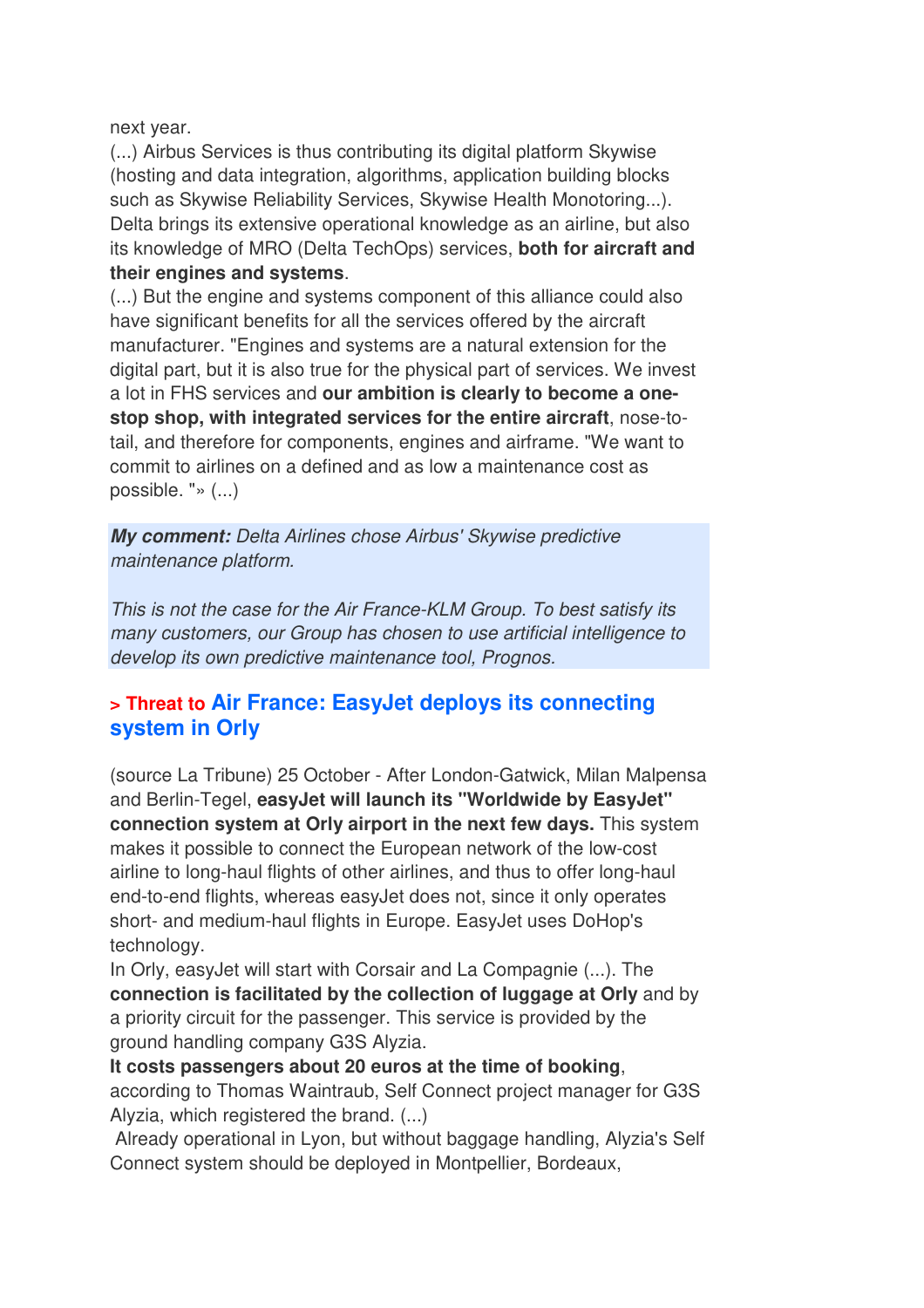Toulouse, Nantes, and probably Marseille. **Roissy-Charles de Gaulle is also under study. A danger for Air France. EasyJet could indeed establish partnerships with a large number of long-haul airlines**. At the other airports where it offers this service, easyJet has already signed with such formidable airlines as Singapore Airlines, Emirates or Norwegian. (...)

*My comment: The Worldwide by Easyjet connection system was launched in 2017 with Norwegian and Westjet in Gatwick. It has since welcomed partners such as Corsair, La Compagnie, Loganair, Singapore Airlines, Virgin Atlantic and Air Transat. This system only works with connections of at least 2h30.*

#### **> Lufthansa cleans its Airbus and Boeing fleet**

(source Air & Cosmos) October 23rd - The **Lufthansa Group has decided to clean up the long-haul fleet of the** various subsidiary airlines. **Objective: Reduce the number of aircraft models by 2025 to achieve substantial savings in the areas of flight crew and technician training, operations and maintenance.** 

At Lufthansa, the aim is to gradually bring out the 17 Airbus A340-600s and 13 Boeing 747-400s still in service. Not to mention the 26 A340- 300s in fleet at Lufthansa but also at Swiss, Edelweiss and Brussels Airlines.

On the Lufhansa Cargo side, the MD-11s will be replaced by Boeing 777 Freight. The Airbus A330-200s from Brussels Airlines, which would only keep the A330-300s, as well as the Boeing 777-200 and 767- 300ERs from Austrian Airlines, would also have to be taken out.

The Lufthansa group has placed orders for 45 Airbus A350-900s (20 of which were placed last March) and 20 Boeing 787-9s, as well as 20 Boeing 777-9 farms and 14 options. The first 777-9 is still expected in the second half of 2020.

*My comment: The Lufthansa group is adopting the same strategy as the Air France-KLM group to reduce the operating costs of its fleet: it will reduce the number of aircraft families it operates.*

# **> How United Airlines redeemed itself for driving**

(source Les Échos) October 27 - **That was just over two years ago**. On a flight from Chicago, a passenger was violently ejected from a United Airlines flight after refusing to give up his seat to United Airlines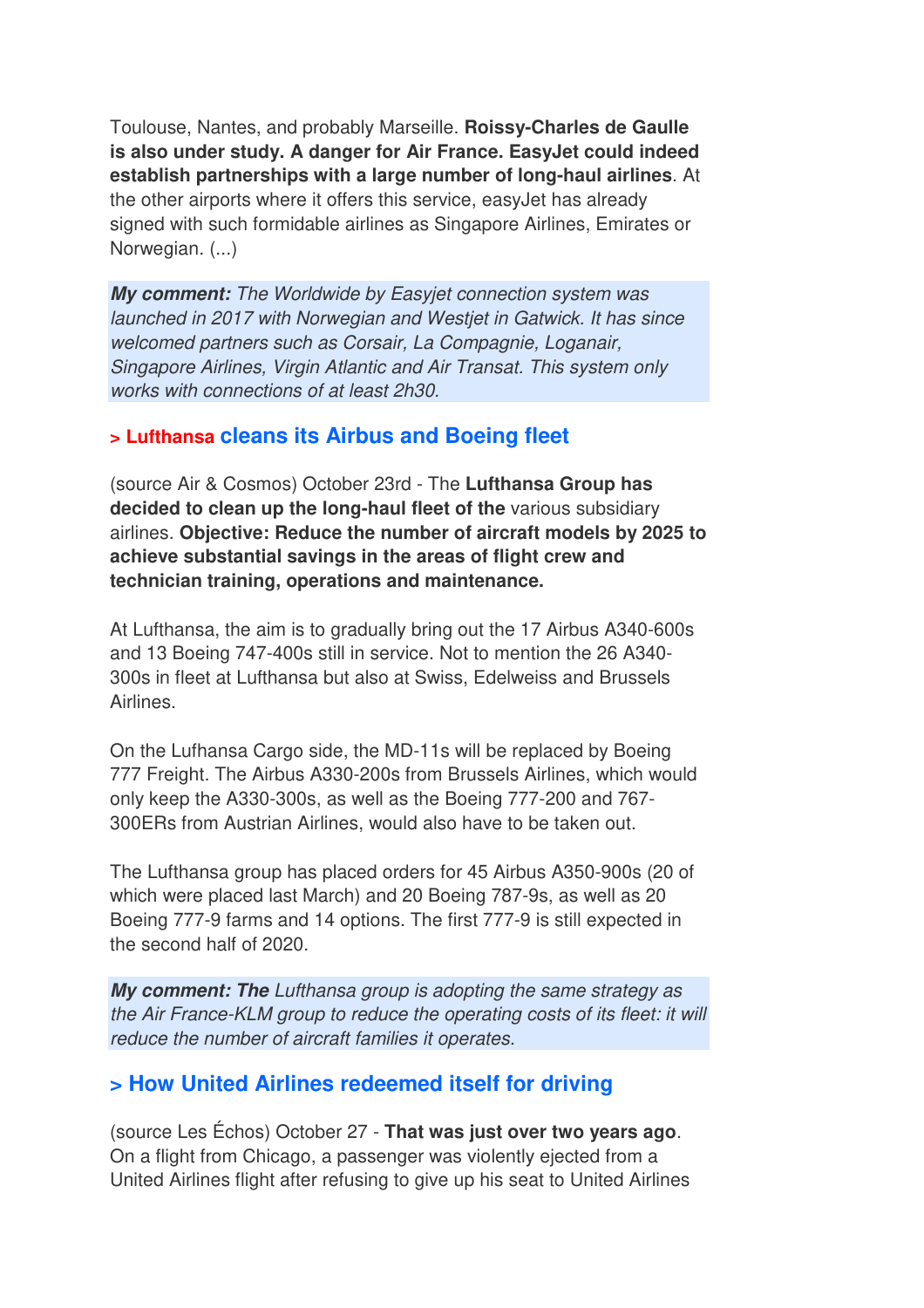personnel on an overbooked flight. The incident, filmed by passengers, triggered a wave of outrage on social networks. **United had become a symbol of the arrogance of the big American companies**, accused of treating customers like cattle after sharing the sky.

Two and a half years later, **United Airlines** (...) bought itself a ride and **now cultivates a friendly style and good feelings**. To the point of being able to spend a full day presenting his strategic projects last Thursday in Chicago, not to mention money, except to announce investments in the energy transition and passenger well-being. (...) "**In 2017, our priority was to offer the best operational performance and this led us to make mistakes,**" explains Managing Director Oscar Munoz. **In 2018, we launched our Care4 program, which puts the passenger at the heart of our concerns**. We want to change the relationship between the passenger and United. The first concrete implementation of this programme consisted in offering each of its 30,000 cabin and airport staff four hours of training in caring for passengers. In addition to this training component, **this year a series of innovations were added, all aimed at cultivating the image of passenger service.** 

This ranges from the installation of new, more spacious on-board luggage compartments to a new application for viewing the interior of aircraft in 3D, as well as a new flight management information system, which has already "saved" some 60,000 connecting flights. (...)

The fight against global warming is obviously not forgotten. (...) United is the only American company to have invested in a biofuel production site in California. (...)

#### **> American Airlines: 737MAX downtime weighs on results**

(source: Boursier com) October 24 - **American Airlines reports quarterly results slightly above analysts' expectations**, although revenue is a little short. For the third quarter, the carrier posted net income of \$425 million compared with a profit of \$372 million (...). Sales increased by 3% to \$11.91 billion where the market expected \$11.94 billion. Unit revenue, an element that is closely monitored by operators, improved by 2%. (...)

**Management now estimates the cost of capitalizing the MAX 737 at \$540 million in 2019**, whereas it had previously thought that its pre-tax income would be reduced by \$400 million due to **flight cancellations due to aircraft unavailability**. American Airlines, which has 24,737 MAX, currently expects the aircraft to be back in the air by mid-January.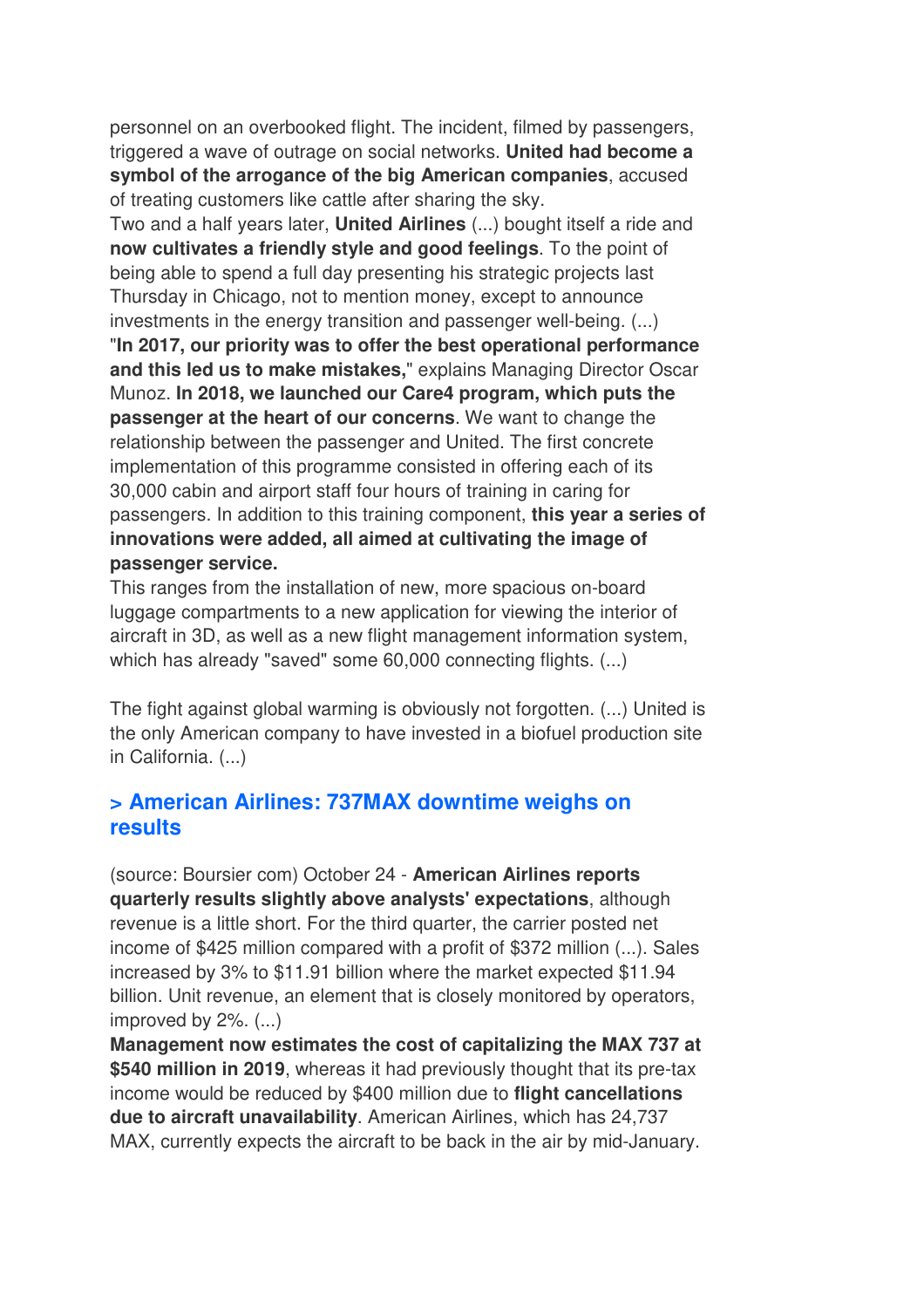#### (...)

#### **> Time is running out for Boeing's 737 MAX**

(source Le Journal de l'Aviation) October 22nd - The weeks follow one another and are similar at Boeing, each bringing its share of bad news for the 737 MAX program. (...)

 But **the 737 MAX crisis is also about planes leaving in the sun for the winter period in North America and Europe, or planes moving away from their favourite hub to save on parking costs, a sign that aircraft cockpits could still last for months**. For the time being, the two main American operators, Southwest and American Airlines, expect their fleets to return to service very gradually in February and January respectively. For Europe, Patrick Ky, the Executive Director of EASA plans the month of January at the earliest, depending on the test flights that will be carried out by European pilots on the aircraft in mid-December.

Because time is running out for Boeing's 737 MAX. The aircraft manufacturer has not delivered a single aisle civil version for months and **it will now take at least a year to bring into service all the aircraft already produced** (modifications and redelivery of aircraft already delivered, new deliveries, new crew training), not to mention the immense communication work that will be necessary to gradually regain the confidence of passengers, now well informed, who will not be satisfied with a simple change in the name of the programme.

And if it does not return to service in the coming months, the worst-case scenario would then become the most likely with a further reduction in production or even its temporary shutdown, which would have devastating effects on the entire supply chain of the programme.

*My comment: The consequences for the aviation industry of a permanent shutdown of the B737 Max are so important that no observer would dare to consider it. No manufacturer would be able to replace the thousand B737 Maxes expected within the next two years.* 

*But no customer will want to get back on that plane if they are not sure they feel safe. The challenge facing Boeing and the certifying bodies is immense.*

#### **> The European Parliament for protection against airline bankruptcies**

(source La quotidienne) 28 October - (...) Following the gigantic bankruptcy of Thomas Cook, the **European Parliament is now calling**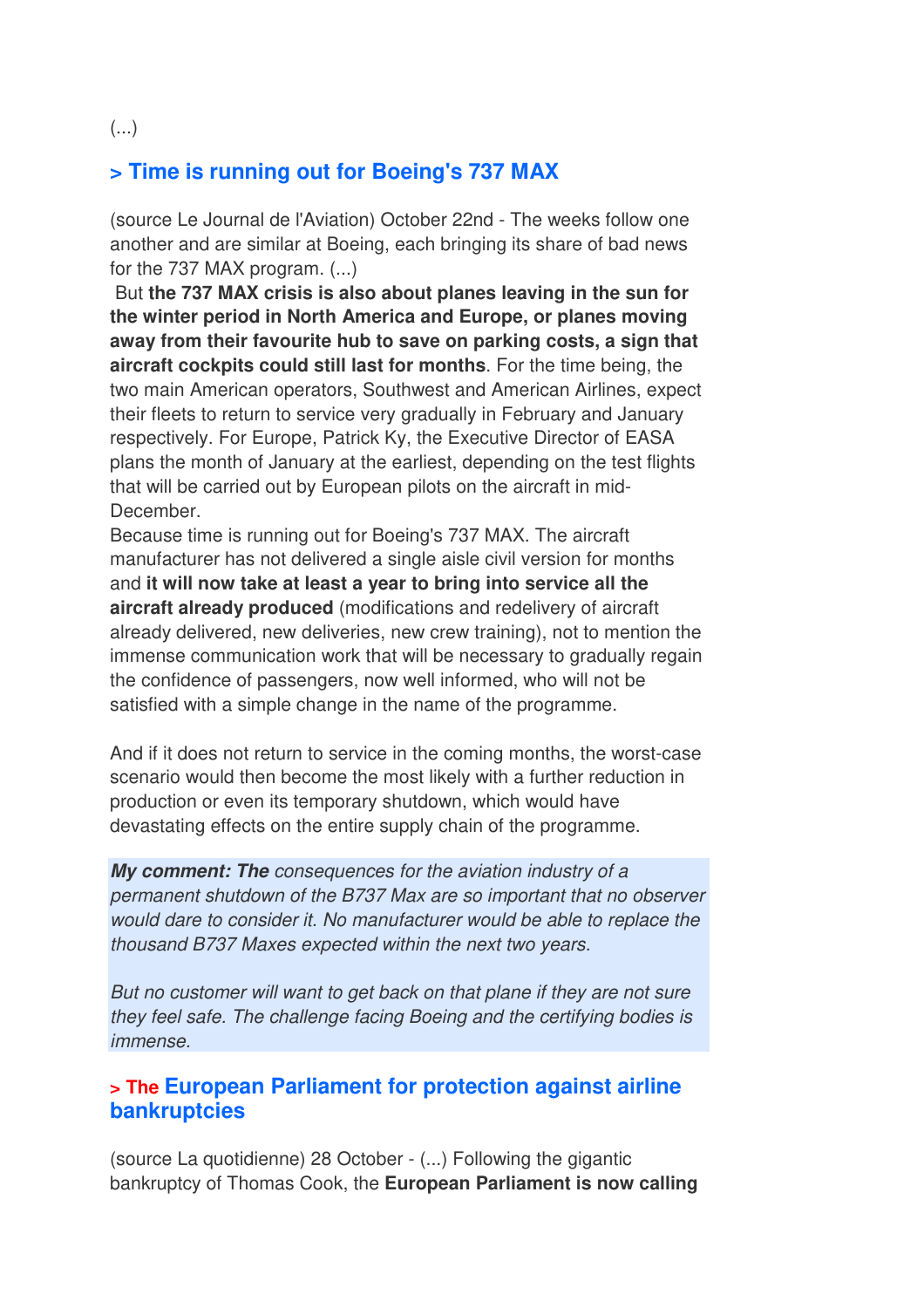**for better protection for travellers**. The resolution also requires protection of customers' money for airlines. (...)

 In concrete terms, **Parliament proposes that, in future, airlines should be required to secure funds for flights already paid for in advance by customers but not yet carried out** via guarantee funds or insurance contracts. An addition could be included in the regulation, according to a resolution recently adopted in Strasbourg. Tourism business unions such as Ectaa, DRV, ASR, EDV or VUSR have also campaigned for a Europe-wide introduction of security for the purchase of airline tickets in the event of insolvency, **similar to the deposit protection that already exists for package holidays**. EU Member States have yet to decide on the revision of the Passenger Rights Regulation.

**IATA remains out of phase for the time being** (...): "It is essential that governments, regulators and air passengers understand the balance between protecting consumer rights and protecting sustainable air services. Appropriate regulation, coordinated at the global level, can give passengers confidence while guaranteeing the freedom to fly. Rather than regulations "defending" passengers, they should be defined as a partnership between consumers and industry, in order to encourage competition, innovation, consumer confidence and improved air connectivity" (...).

*My comment: Since the beginning of the year and the succession of European airline bankruptcies, consumer associations and governments have been looking for solutions to protect customers.* 

*The major airlines are reluctant. They fear that they will have to bear the financial consequences of bankruptcies for which they are not responsible.*

#### **> Vinci benefits from the strength of its concession activities in Q3**

(source Reuters) October 24 - **Vinci announced Thursday an 11% increase in its turnover** to €34.9 billion in the **first nine months of the year, benefiting from the solid performance of its airports and motorway concessions**.

In the third quarter alone, the group, which acquired a majority stake in Gatwick Airport in December, recorded organic growth of 6.3% to 13.1 billion.

Vinci says that it did not feel any particular effect of the uncertainties related to Brexit on its UK operations in the first nine months of the year, even though Gatwick's traffic declined by around 1% in the third quarter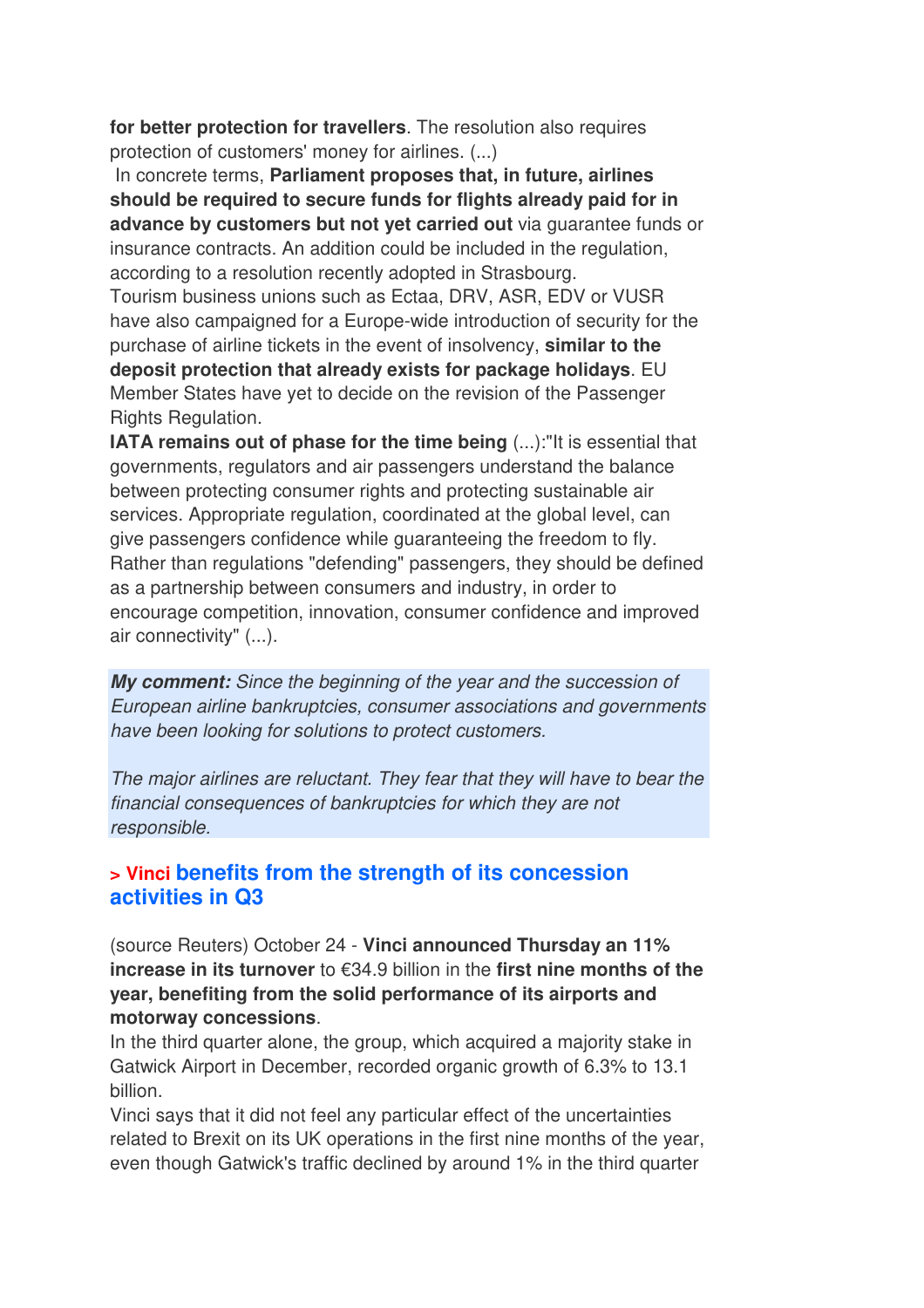alone. This decline, according to the group, may also be due to the bankruptcy of tour operator Thomas Cook and a strike at British Airways.

Vinci, which is a candidate for the privatisation of the French airport operator ADP, has confirmed that it expects its turnover and profit to increase in 2019.

# *End of the press review*

## **> Follow-up to the referendum on the privatisation of Aéroports de Paris**

The consultation mechanism on the privatisation of the ADP group is open from 13 June to March 2020. To lead to a shared initiative referendum (RIP), it requires the signature of 4.7 million voters.

On the Internet, the consultation is signed on the website referendum.interieur.gouv fr

As of 25 October, when half of the signature deadline has passed, the consultation had collected 896,000 signatures, or 19% of the required signatures.

#### **> My comment on the evolution of the Air France-KLM share price**

**The Air France-KLM share price was €10.755 at the end of Monday 28 October. It is up** (for the seventh consecutive week) **by 1.94%.** 

**The average (consensus) of analysts for the AF-KLM share is 10.81 euros.** 

**The barrel of Brent oil** (North Sea) **is up from \$2 to \$61.**

#### **This indicative information does not in any way constitute an incentive to sell or solicit the purchase of Air France-KLM shares.**

You may react to this press review or provide me with any information or thoughts that may help me to better manage my role as a director of the Air France-KLM group.

## **You can ask me, by return, any questions about the Air**